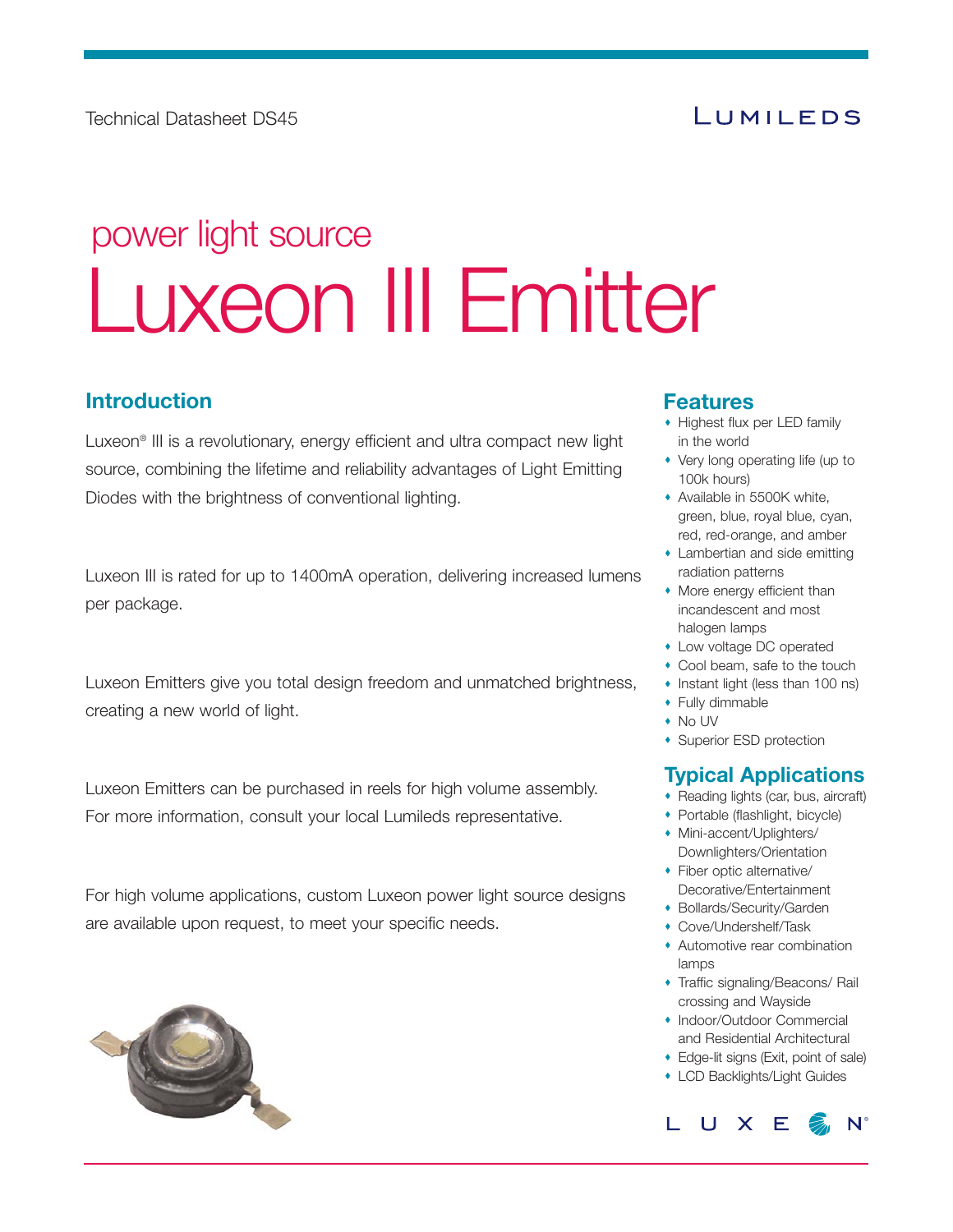#### **Mechanical Dimensions**



Notes:

- 1.The anode side of the device is denoted by a hole in the lead frame. Electrical insulation between the case and the board is required—slug of device is not electrically neutral. Do not electrically connect either the anode or cathode to the slug.
- 2.All dimensions are in millimeters.
- 3.All dimensions without tolerances are for reference only.



Notes:

- 1.The anode side of the device is denoted by a hole in the lead frame. Electrical insulation between the case and the board is required—slug of device is not electrically neutral. Do not electrically connect either the anode or cathode to the slug.
- 2.Caution must be used in handling this device to avoid damage to the lens surfaces that will reduce optical efficiency.
- 3.All dimensions are in millimeters.
- 4.All dimensions without tolerances are for reference only.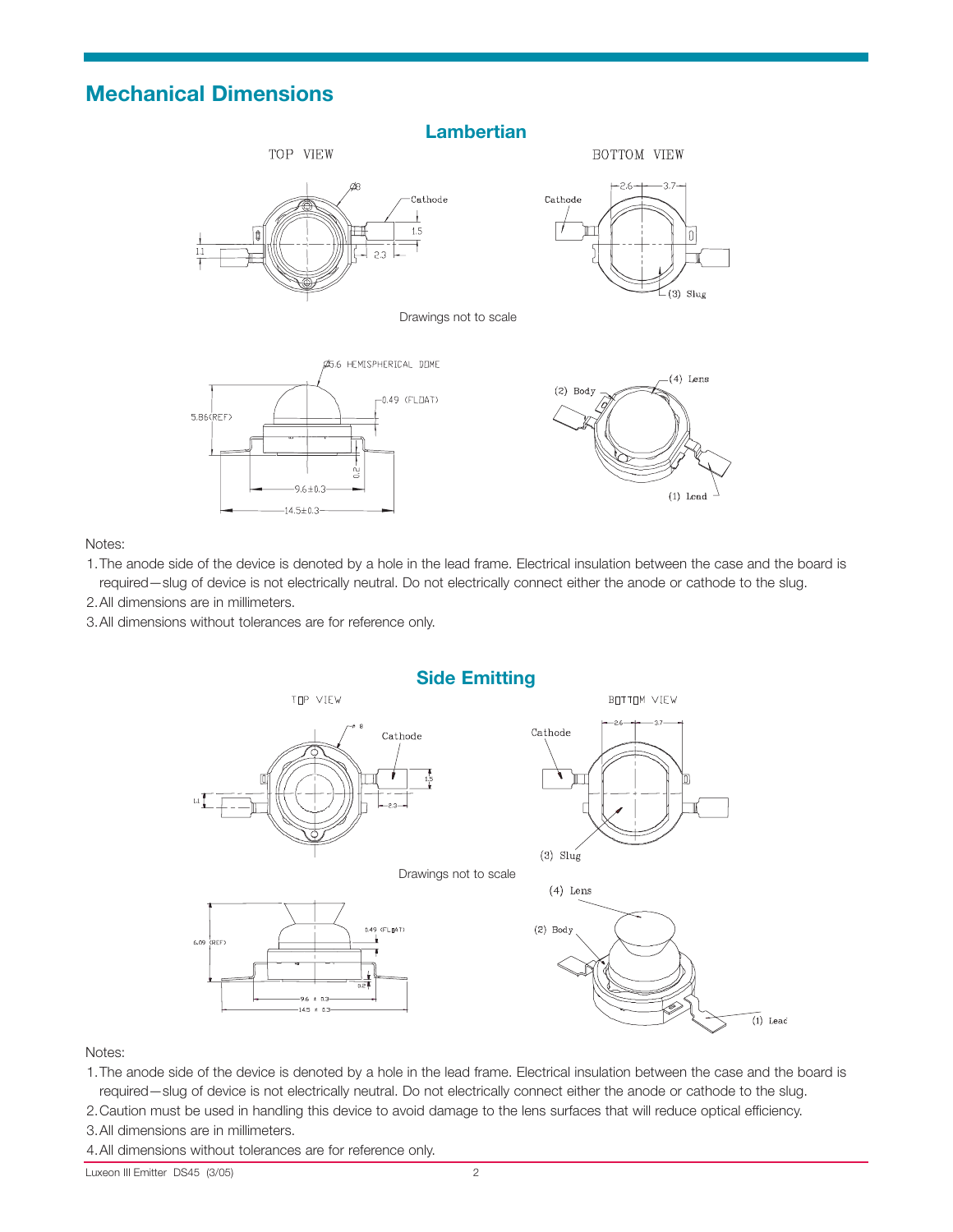## **Flux Characteristics at 700mA, Junction Temperature, T<sub>J</sub> = 25°C**

| Color                     | Luxeon<br>Emitter | Table 1.<br>Minimum Luminous<br>$Flux$ ( $Im$ ) or<br>Radiometric<br>Power (mW)<br>$\Phi$ <sub>/</sub> [1,2] | <b>Typical Luminous</b><br>$Flux$ ( $Im$ ) or<br>Radiometric<br>Power (mW)<br>$\Phi$ (2) | Radiation<br>Pattern |
|---------------------------|-------------------|--------------------------------------------------------------------------------------------------------------|------------------------------------------------------------------------------------------|----------------------|
| White                     | LXHL-PW09         | 60.0                                                                                                         | 65                                                                                       | Lambertian           |
| Green                     | LXHL-PM09         | 51.7                                                                                                         | 64                                                                                       |                      |
| Cyan                      | LXHL-PE09         | 51.7                                                                                                         | 64                                                                                       |                      |
| $Blue^{[3]}$              | LXHL-PB09         | 13.9                                                                                                         | 23                                                                                       |                      |
| Royal Blue <sup>[4]</sup> | LXHL-PR09         | 275 mW                                                                                                       | 340 mW                                                                                   |                      |
| White                     | LXHL-DW09         | 51.7                                                                                                         | 58                                                                                       | Side Emitting        |
| Green                     | LXHL-DM09         | 51.7                                                                                                         | 58                                                                                       |                      |
| Blue <sup>[3]</sup>       | LXHL-DB09         | 13.9                                                                                                         | 21                                                                                       |                      |

# **Flux Characteristics at 1000mA, Junction Temperature, T<sub>J</sub> = 25°C**

|                           |                   | Table 2.                                                |                      |  |
|---------------------------|-------------------|---------------------------------------------------------|----------------------|--|
|                           |                   | Typical Luminous Flux (Im)<br>or Radiometric Power (mW) |                      |  |
| Color                     | Luxeon<br>Emitter | $\Phi_{V}$ <sup>[1,2]</sup><br>1000 mA                  | Radiation<br>Pattern |  |
| White                     | LXHL-PW09         | 80                                                      |                      |  |
| Green                     | LXHL-PM09         | 80                                                      | Lambertian           |  |
| Cyan                      | LXHL-PE09         | 80                                                      |                      |  |
| Blue <sup>[3]</sup>       | LXHL-PB09         | 30                                                      |                      |  |
| Royal Blue <sup>[4]</sup> | LXHL-PR09         | 450 mW                                                  |                      |  |
| White                     | LXHL-DW09         | 70                                                      |                      |  |
| Green                     | LXHL-DM09         | 70                                                      | Side Emitting        |  |
| Blue <sup>[3]</sup>       | LXHL-DB09         | 27                                                      |                      |  |

Notes for Tables 1 & 2:

1.Minimum luminous flux or radiometric power performance guaranteed within published operating conditions. Lumileds main tains a tolerance of  $\pm$  10% on flux and power measurements.

- 2.Luxeon types with even higher luminous flux levels will become available in the future. Please consult your Lumileds Authorized Distributor or Lumileds sales representative for more information.
- 3.Typical flux value for 470nm devices. Due to the CIE eye response curve in the short blue wavelength range, the minimum luminous flux will vary over the Lumileds blue color range. Luminous flux will vary from a typical of 17lm for the 460-465nm bin to a typical of 30lm for the 475480 nm bin due to this effect. Although the luminous power efficiency is lower in the short blue wavelength range, radiometric power efficiency increases as wavelength decreases. For more information, consult the Luxeon Design Guide, available upon request.
- 4.Royal Blue product is binned by radiometric power and peak wavelength rather than photometric lumens and dominant wavelength.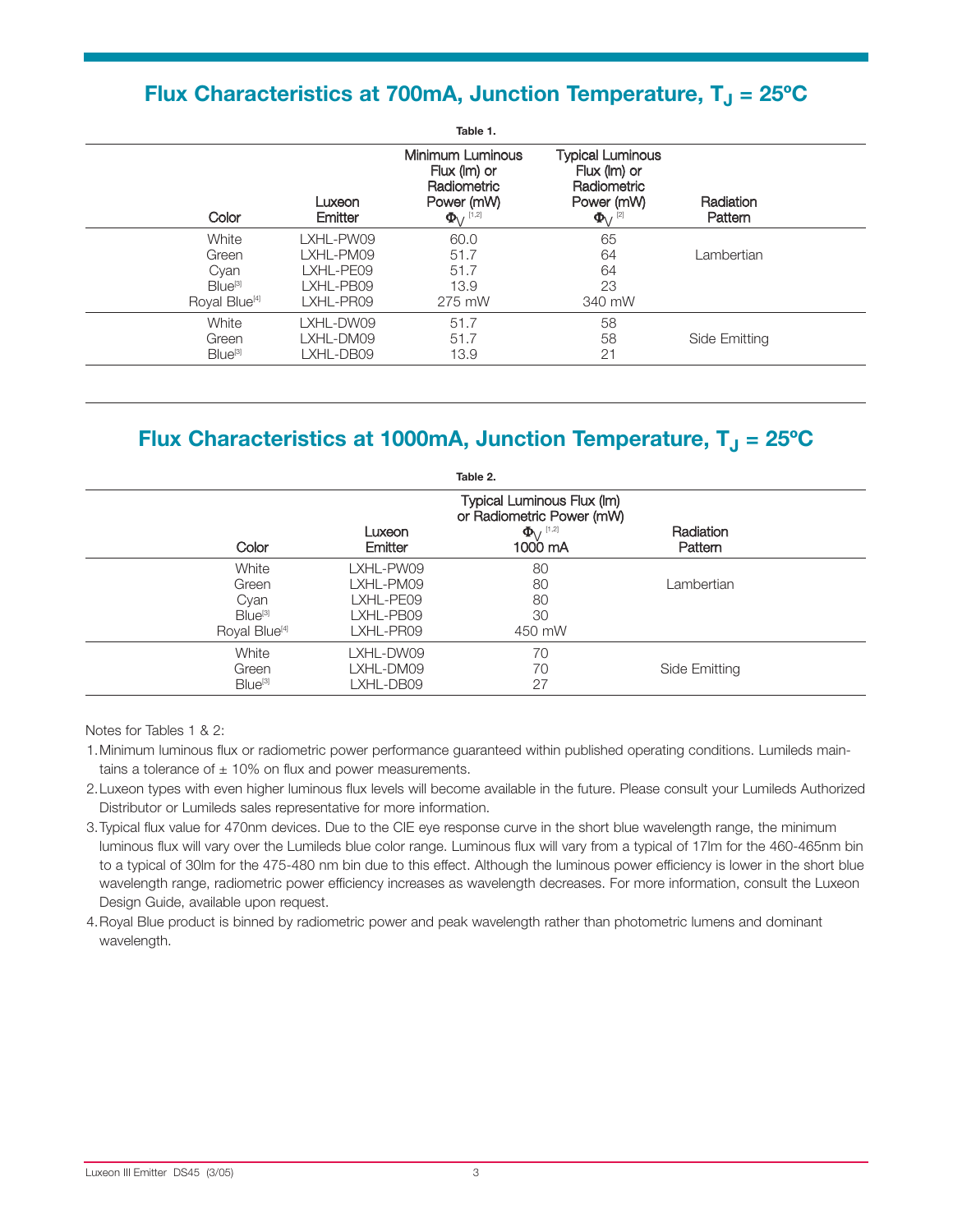# **Flux Characteristics at 1400mA, Junction Temperature, T<sub>J</sub> = 25°C**

|              |                   | Table 3.                                                  |                                                                  |                      |
|--------------|-------------------|-----------------------------------------------------------|------------------------------------------------------------------|----------------------|
| Color        | Luxeon<br>Emitter | Minimum Luminous<br>Flux (Im)<br>$F_{V}$ <sup>[1,2]</sup> | <b>Typical Luminous</b><br>$Flux$ (Im)<br>$F_{V}$ <sup>[2]</sup> | Radiation<br>Pattern |
| Red          | LXHL-PD09         | 90                                                        | 140                                                              | Lambertian           |
| Red-Orange   | LXHL-PH09         | 120                                                       | 190                                                              |                      |
| Amber        | LXHL-PL09         | 70                                                        | 110                                                              |                      |
| Red          | LXHL-DD09         | 90                                                        | 125                                                              | Side Emitting        |
| Red-Orange   | LXHL-DH09         | 120                                                       | 170                                                              |                      |
| <b>Amber</b> | LXHL-DL09         | 70                                                        | 100                                                              |                      |

Notes for Table 3:

1.Minimum luminous flux performance guaranteed within published operating conditions. Lumileds maintains a tolerance of  $\pm$  10% on flux measurements.

2.Luxeon types with even higher luminous flux levels will become available in the future. Please consult your Lumileds Authorized Distributor or Lumileds sales representative for more information.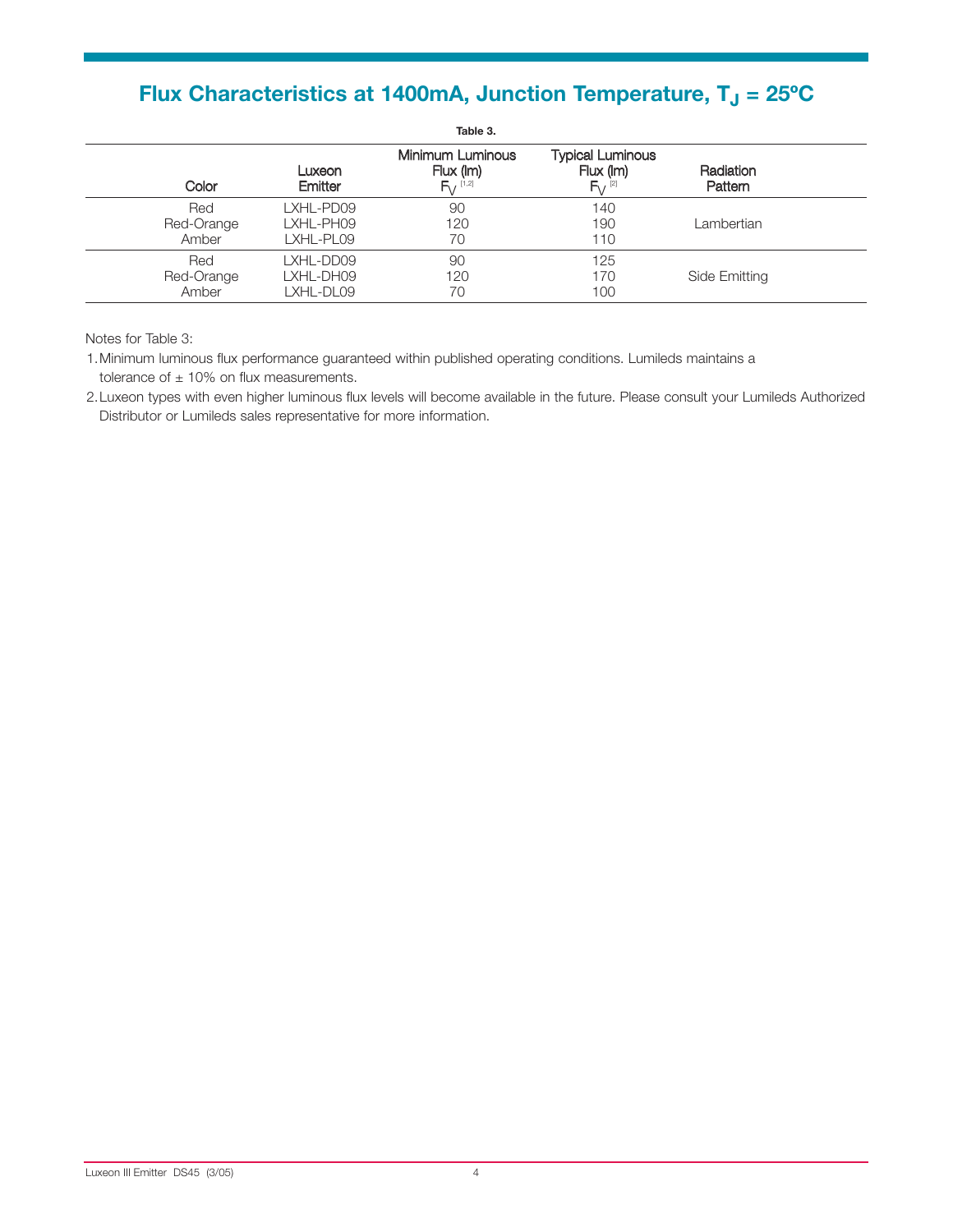# **Optical Characteristics at 700mA, Junction Temperature, T<sub>J</sub> = 25°C**

|            |                           |                   |                                                                                                                                               |                   | Table 4.                                      |                                                                            |                                                                         |                                              |
|------------|---------------------------|-------------------|-----------------------------------------------------------------------------------------------------------------------------------------------|-------------------|-----------------------------------------------|----------------------------------------------------------------------------|-------------------------------------------------------------------------|----------------------------------------------|
| Radiation  |                           |                   | Dominant Wavelength <sup>[1]</sup><br>λD.<br>Peak Wavelength <sup>[2]</sup> $\lambda$ P,<br>or Color Temperature <sup>[8]</sup><br><b>CCT</b> |                   | Spectral<br>Half-width <sup>[4]</sup><br>(mm) | Temperature<br>Coefficient of<br>Dominant<br>Wavelength<br>$(mm^{\circ}C)$ | Total<br><b>Included</b><br>Angle <sup>r<sub>s</sub></sup><br>(degrees) | Viewing<br>Angle <sup>rej</sup><br>(degrees) |
| Pattern    | Color                     | Min.              | Typ.                                                                                                                                          | Max.              | $\Delta\lambda_{1/2}$                         | $\Delta\lambda_{\rm D}$ / $\Delta$ T <sub>.I</sub>                         | $\Theta_{0.90V}$                                                        | 201/2                                        |
|            | White                     | 4500K             | 5500K                                                                                                                                         | 10000K            |                                               |                                                                            |                                                                         |                                              |
|            | Green                     | 520 <sub>nm</sub> | 530 <sub>nm</sub>                                                                                                                             | 550 <sub>nm</sub> | 35                                            | 0.04                                                                       | 160                                                                     | 140                                          |
| Lambertian | Cyan                      | 490nm             | 505 <sub>nm</sub>                                                                                                                             | 520nm             | 30                                            | 0.04                                                                       | 160                                                                     | 140                                          |
|            | <b>Blue</b>               | 460nm             | 470 <sub>nm</sub>                                                                                                                             | 490nm             | 25                                            | 0.04                                                                       | 160                                                                     | 140                                          |
|            | Royal Blue <sup>[2]</sup> | 440nm             | 455nm                                                                                                                                         | 460nm             | 20                                            | 0.04                                                                       | 160                                                                     | 140                                          |

#### **Optical Characteristics at 700mA, Junction Temperature, T<sub>J</sub> = 25°C Continued**

| Table 5.             |                               |                                     |                                                                                                 |                                      |                                                                         |                                                                                                                 |                                                                                                                    |                                                                                   |
|----------------------|-------------------------------|-------------------------------------|-------------------------------------------------------------------------------------------------|--------------------------------------|-------------------------------------------------------------------------|-----------------------------------------------------------------------------------------------------------------|--------------------------------------------------------------------------------------------------------------------|-----------------------------------------------------------------------------------|
| Radiation<br>Pattern | Color                         | Min.                                | Dominant Wavelength <sup>[1]</sup><br>λD.<br>or Color Temperature <sup>[8]</sup><br>CCT<br>Typ. | Max.                                 | Spectral<br>Half-width <sup>[4]</sup><br>(mm)<br>Cum $\Phi_{\text{4F}}$ | Temperature<br>Coefficient of<br>Dominant<br>Wavelength<br>$(mw^{\circ}C)$<br>Δλ <sub>D</sub> / ΔT <sub>1</sub> | <b>Typical</b><br>Total Flux<br>Percent<br>within<br>first $45^{\circ}$ $\alpha$<br>Cum $\Phi_{\text{45}^{\circ}}$ | Typical<br>Angle<br>of Peak<br>Intensity <sup>[8]</sup><br>$\Theta_{\text{Peak}}$ |
| Side Emitting        | White<br>Green<br><b>Blue</b> | 4500K<br>520 <sub>nm</sub><br>460nm | 5500K<br>530 <sub>nm</sub><br>470 <sub>nm</sub>                                                 | 10000K<br>550nm<br>490 <sub>nm</sub> | 35<br>20                                                                | 0.04<br>0.04                                                                                                    | < 15%<br>< 15%<br>< 15%                                                                                            | $75^\circ$ - $85^\circ$<br>$75^{\circ} - 85^{\circ}$<br>$75^{\circ} - 85^{\circ}$ |

Notes: (for Tables 4 & 5)

- 1. Dominant wavelength is derived from the CIE 1931 Chromaticity diagram and represents the perceived color. Lumileds maintains a tolerance of  $\pm$  0.5nm for dominant wavelength measurements.
- 2. Royal Blue product is binned by radiometric power and peak wavelength rather than photometric lumens and dominant wavelength. Lumileds maintains a tolerance of ± 2nm for peak wavelength measurements.
- 3. CRI (Color Rendering Index) for White product types is 70. CRI for Warm White product type is 90 with typical  $R<sub>9</sub>$  value of 70. CCT ±5% tester tolerance.
- 4. Spectral width at ½ of the peak intensity.
- 5. Total angle at which 90% of total luminous flux is captured.
- 6.  $\theta$ <sup>1</sup>/<sub>2</sub> is the off axis angle from lamp centerline where the luminous intensity is <sup>1</sup>/<sub>2</sub> of the peak value.
- 7. Cumulative flux percent within  $\pm 45^{\circ}$  from optical axis.
- 8. Off axis angle from lamp centerline where the luminous intensity reaches the peak value.
- 9. All white, green, cyan, blue and royal blue products built with Indium Gallium Nitride (InGaN).
- 10.Blue and Royal Blue power light sources represented here are IEC825 Class 2 for eye safety.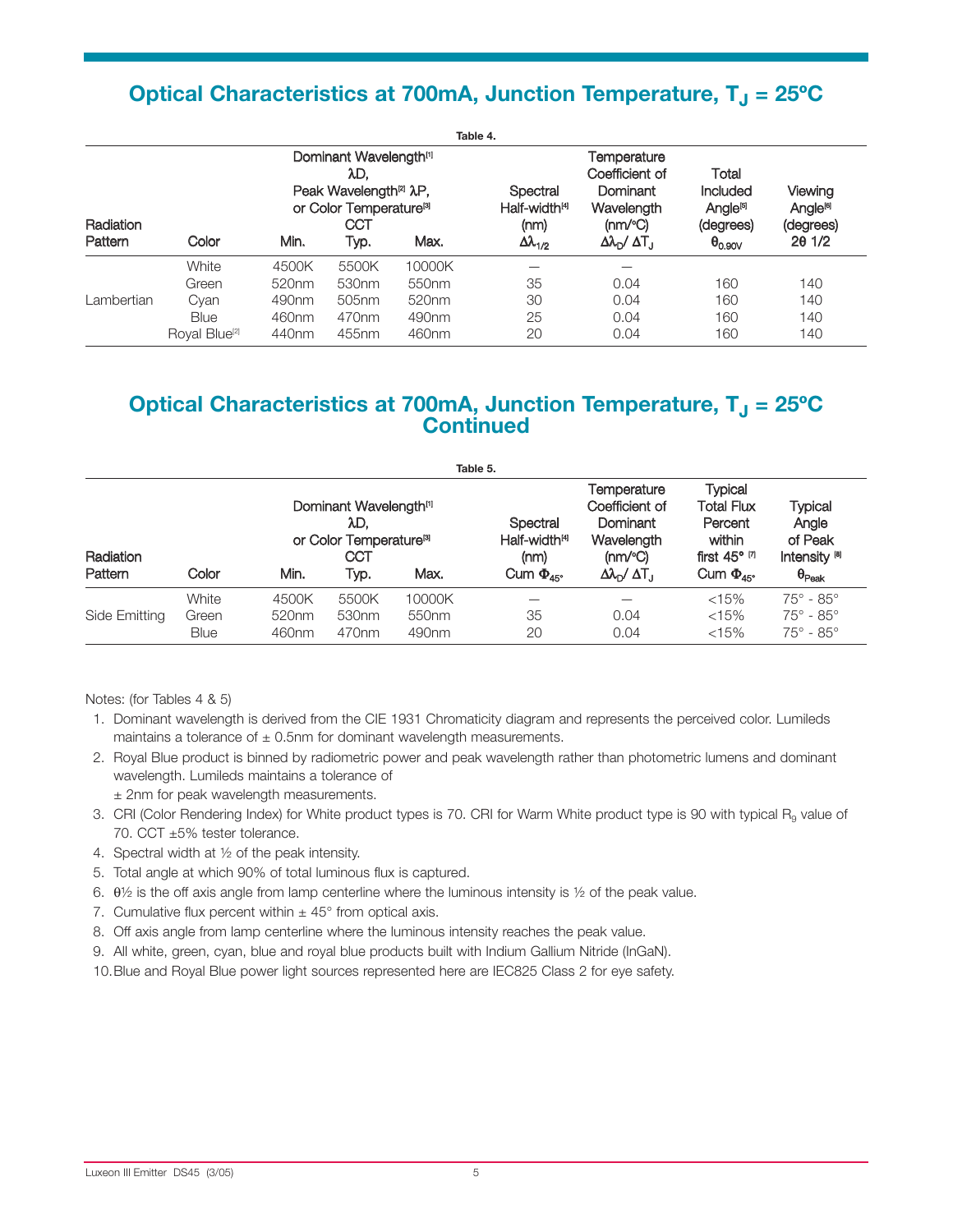# **Optical Characteristics at 1400mA, Junction Temperature, T<sub>J</sub> = 25°C**

|                      |                            |                               |                                                  | Table 6.                  |                                                                      |                                                                                                                            |                                                                                  |                                                       |
|----------------------|----------------------------|-------------------------------|--------------------------------------------------|---------------------------|----------------------------------------------------------------------|----------------------------------------------------------------------------------------------------------------------------|----------------------------------------------------------------------------------|-------------------------------------------------------|
| Radiation<br>Pattern | Color                      | Min.                          | Dominant Wavelength <sup>[1]</sup><br>λD<br>Typ. | Max.                      | Spectral<br>Half-width <sup>p</sup><br>(nm)<br>$\Delta\lambda_{1/2}$ | Temperature<br>Coefficient of<br>Dominant<br>Wavelength<br>$(mw^{\circ}C)$<br>$\Delta\lambda_{\rm D}$ / $\Delta T_{\rm J}$ | Total<br><b>Included</b><br>Angle <sup>ra</sup><br>(degrees)<br>$\theta_{0.90V}$ | Viewing<br>Angle <sup>[4]</sup><br>(degrees)<br>201/2 |
| Lambertian           | Red<br>Red-Orange<br>Amber | 620.5nm<br>613.5nm<br>584.5nm | 627nm<br>617 <sub>nm</sub><br>590 <sub>nm</sub>  | 645nm<br>620.5nm<br>597nm | 20<br>18<br>17                                                       | 0.05<br>0.06<br>0.09                                                                                                       | 170<br>170<br>170                                                                | 130<br>130<br>130                                     |

## **Optical Characteristics at 1400mA, Junction Temperature, T<sub>J</sub> = 25°C, Continued**

|                             |                            |                               |                                                  | Table 7.                  |                                                                        |                                                                                                                            |                                                                                                   |                                                                                   |
|-----------------------------|----------------------------|-------------------------------|--------------------------------------------------|---------------------------|------------------------------------------------------------------------|----------------------------------------------------------------------------------------------------------------------------|---------------------------------------------------------------------------------------------------|-----------------------------------------------------------------------------------|
| <b>Radiation</b><br>Pattern | Color                      | Min.                          | Dominant Wavelength <sup>[1]</sup><br>λD<br>Typ. | Max.                      | Spectral<br>Half-width <sup>[2]</sup><br>(mm)<br>$\Delta\lambda_{1/2}$ | Temperature<br>Coefficient of<br>Dominant<br>Wavelength<br>$(mm^{\circ}C)$<br>$\Delta\lambda_{\rm D}$ / $\Delta T_{\rm J}$ | Typical<br><b>Total Flux</b><br>Percent<br>within<br>first $45^{\circ}$ $^{6}$<br>Cum $\Phi_{45}$ | Typical<br>Angle<br>of Peak<br>Intensity <sup>[6]</sup><br>$\theta_{\text{Peak}}$ |
| Side Emitting               | Red<br>Red-Orange<br>Amber | 620.5nm<br>613.5nm<br>584.5nm | 627nm<br>617 <sub>nm</sub><br>590 <sub>nm</sub>  | 645nm<br>620.5nm<br>597nm | 20<br>18<br>17                                                         | 0.05<br>0.06<br>0.09                                                                                                       | $<$ 30%<br>$<$ 30%<br>$<$ 30%                                                                     | $75^\circ$ - $85^\circ$<br>$75^\circ$ - $85^\circ$<br>$75^\circ$ - $85^\circ$     |

Notes: (for Tables 6 & 7)

1.Dominant wavelength is derived from the CIE 1931 Chromaticity diagram and represents the perceived color. Lumileds maintains a tolerance of  $\pm$  0.5nm for dominant wavelength measurements.

2.Spectral width at ½ of the peak intensity.

3.Total angle at which 90% of total luminous flux is captured.

4.θ½ is the off axis angle from lamp centerline where the luminous intensity is ½ of the peak value.

5. Cumulative flux percent within  $\pm 45^{\circ}$  from optical axis.

6.Off axis angle from lamp centerline where the luminous intensity reaches the peak value.

7. All red, red-orange and amber products built with Aluminum Indium Gallium Phosphide (AlInGaP).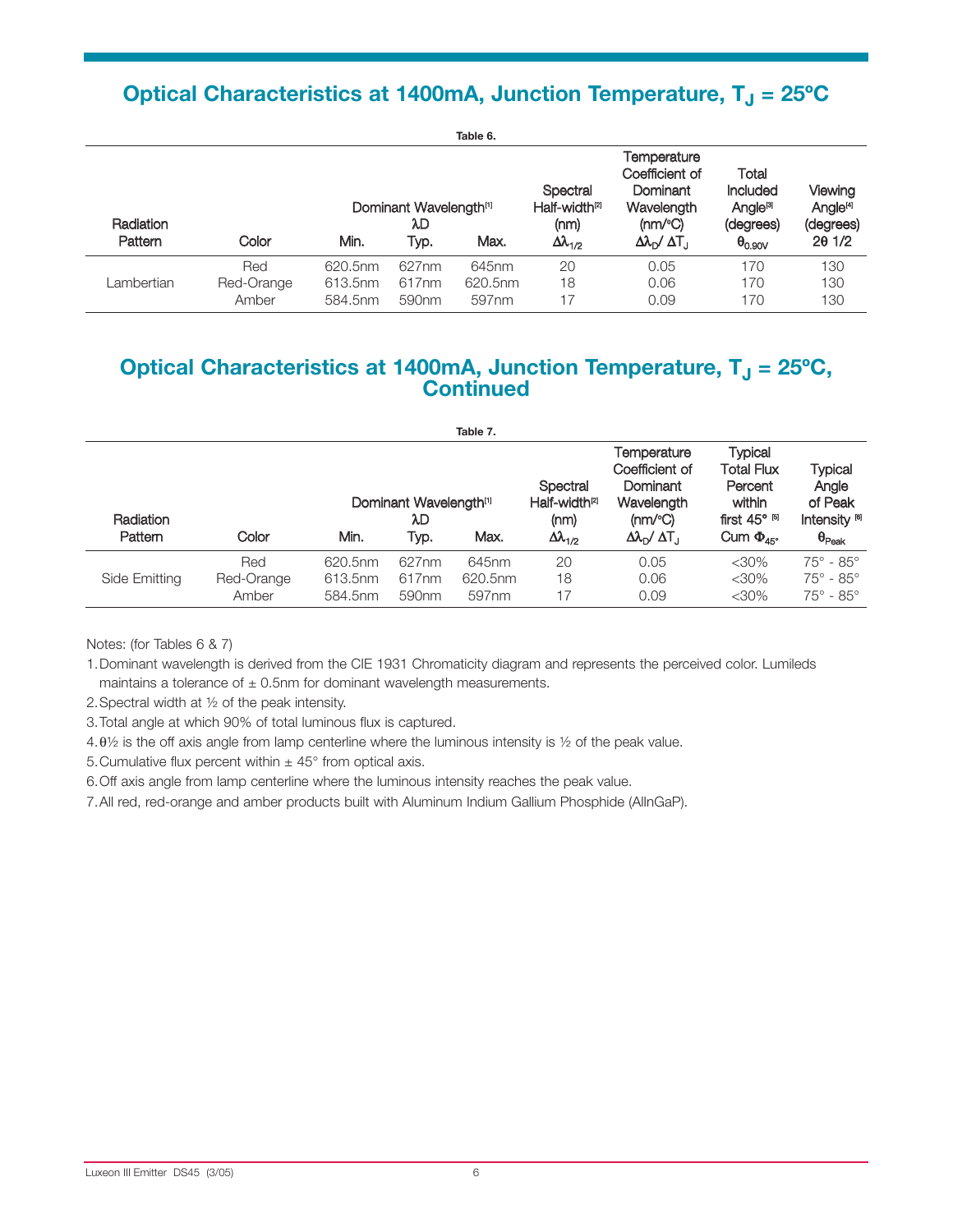# **Electrical Characteristics at 700mA, Junction Temperature, T<sub>J</sub> = 25°C**

|            | Table 8. |                                            |      |                                             |                                                                                    |                                               |
|------------|----------|--------------------------------------------|------|---------------------------------------------|------------------------------------------------------------------------------------|-----------------------------------------------|
|            |          | Forward Voltage $V_F$ <sup>[1]</sup><br>M) |      | <b>Dynamic</b><br>Resistance <sup>[2]</sup> | Temperature<br>Coefficient of<br>Forward<br><b>Voltage<sup>[9]</sup></b><br>(mV/C) | Thermal<br>Resistance,<br>Junction<br>to Case |
| Color      | Min.     | Typ.                                       | Max. | $(\Omega)$ R <sub>D</sub>                   | $\Delta V_F / \Delta T_J$                                                          | (°C/W) $R\theta_{\text{J-C}}$                 |
| White      | 3.03     | 3.70                                       | 4.47 | 0.8                                         | $-2.0$                                                                             | 13                                            |
| Green      | 3.03     | 3.70                                       | 4.47 | 0.8                                         | $-2.0$                                                                             | 13                                            |
| Cyan       | 3.03     | 3.70                                       | 4.47 | 0.8                                         | $-2.0$                                                                             | 13                                            |
| Blue       | 3.03     | 3.70                                       | 4.47 | 0.8                                         | $-2.0$                                                                             | 13                                            |
| Royal Blue | 3.03     | 3.70                                       | 4.47 | 0.8                                         | $-2.0$                                                                             | 13                                            |

Notes for Table 8:

1. Lumileds maintains a tolerance of  $\pm$  0.06V on forward voltage measurements.

2.Dynamic resistance is the inverse of the slope in linear forward voltage model for LEDs. See Figures 3a and 3b.

3. Measured between  $25^{\circ}\text{C} \leq \text{T}_\text{J} \leq 110^{\circ}\text{C}$  at  $I_{\text{F}} = 700$ mA.

# **Electrical Characteristics at 1000mA, Junction Temperature, T<sub>J</sub> = 25°C**

|            | Table 9.                                                           |
|------------|--------------------------------------------------------------------|
|            | <b>Typical Forward Voltage</b><br>V <sub>F</sub> (V <sup>III</sup> |
| Color      | 1000 mA                                                            |
| White      | 3.90                                                               |
| Green      | 3.90                                                               |
| Cyan       | 3.90                                                               |
| Blue       | 3.90                                                               |
| Royal Blue | 3.90                                                               |
|            |                                                                    |

#### Notes for Table 9:

1. Lumileds maintains a tolerance of  $\pm$  0.06V on forward voltage measurements.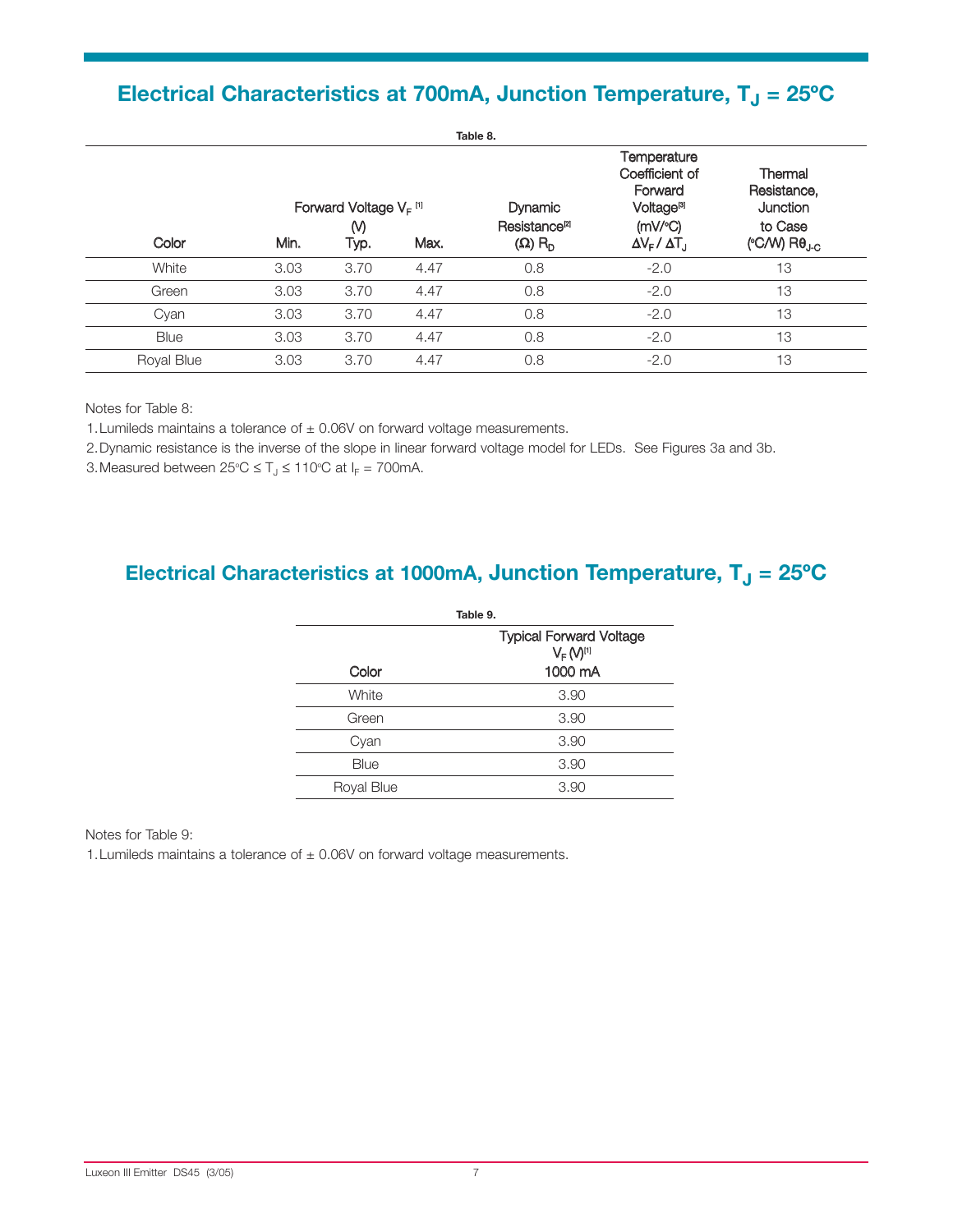## **Electrical Characteristics at 1400mA, Junction Temperature, T<sub>J</sub> = 25°C**

|            | Table 10.                                         |      |                                           |                                                                                             |                                                      |                                          |  |
|------------|---------------------------------------------------|------|-------------------------------------------|---------------------------------------------------------------------------------------------|------------------------------------------------------|------------------------------------------|--|
|            | Forward Voltage V <sub>F</sub> (V) <sup>[1]</sup> |      | <b>Dynamic</b><br>Resistance <sup>p</sup> | Temperature<br>Coefficient of<br>Forward<br>Voltage <sup>[3]</sup><br>$(mV$ <sup>o</sup> C) | Thermal<br>Resistance,<br><b>Junction</b><br>to Case |                                          |  |
| Color      | Min.                                              | Typ. | Max.                                      | $(\Omega)$ R <sub>D</sub>                                                                   | $\Delta V_{F} / \Delta T_{J}$                        | ( $\degree$ C/W) R $\theta_{\text{J-C}}$ |  |
| Red        | 2.31                                              | 2.95 | 3.51                                      | 0.7                                                                                         | $-2.0$                                               | 6                                        |  |
| Red-Orange | 2.31                                              | 2.95 | 3.51                                      | 0.7                                                                                         | $-2.0$                                               | 6                                        |  |
| Amber      | 2.31                                              | 2.95 | 3.51                                      | 0.7                                                                                         | $-2.0$                                               | 6                                        |  |

Notes for Table 10:

1. Lumileds maintains a tolerance of  $\pm$  0.06V on forward voltage measurements.

2.Dynamic resistance is the inverse of the slope in linear forward voltage model for LEDs. See Figure 3.

3. Measured between  $25^{\circ}C \leq T_J \leq 110^{\circ}C$  at  $I_F = 1400 \text{mA}$ .

# **Absolute Maximum Ratings**

| Table 11.                                 |                                                 |                              |  |  |  |  |  |
|-------------------------------------------|-------------------------------------------------|------------------------------|--|--|--|--|--|
| Parameter                                 | White/Green/<br>Cvan/Blue/<br><b>Royal Blue</b> | Red/<br>Red-Orange/<br>Amber |  |  |  |  |  |
| DC Forward Current (mA)[1]                | 1000                                            | 1540                         |  |  |  |  |  |
| Peak Pulsed Forward Current (mA)          | 1000                                            | 2200                         |  |  |  |  |  |
| Average Forward Current (mA)              | 1000                                            | 1400                         |  |  |  |  |  |
| LED Junction Temperature (°C)             | 135                                             | 135                          |  |  |  |  |  |
| Storage Temperature (°C)                  | $-40$ to $+120$                                 | $-40$ to $+120$              |  |  |  |  |  |
| Soldering Temperature (°C) <sup>[2]</sup> | $260$ for<br>5 seconds max                      | $260$ for<br>5 seconds max   |  |  |  |  |  |
| ESD Sensitivity <sup>[3]</sup>            | $±16,000V$ HBM                                  | $±16.000V$ HBM               |  |  |  |  |  |

Notes for Table 11:

- 1.Proper current derating must be observed to maintain junction temperature below the maximum. For more information, consult the Luxeon Design Guide, available upon request.
- 2.Measured at leads, during lead soldering and slug attach, body temperature must not exceed 120ºC. Luxeon Emitters cannot be soldered by general IR or Vapor-phase reflow, nor by wave soldering. Lead soldering is limited to selective heating of the leads, such as by hot-bar reflow, fiber focussed IR, or hand soldering. The package back plane (slug) may not be attached by soldering, but rather with a thermally conductive adhesive. Electrical insulation between the slug and the board is required. Please consult Lumileds' Application Brief AB10 on *Luxeon Emitter Assembly Information* for further details on assembly methods.
- 3.LEDs are not designed to be driven in reverse bias. Please consult Lumileds' Application Brief AB11 for further information.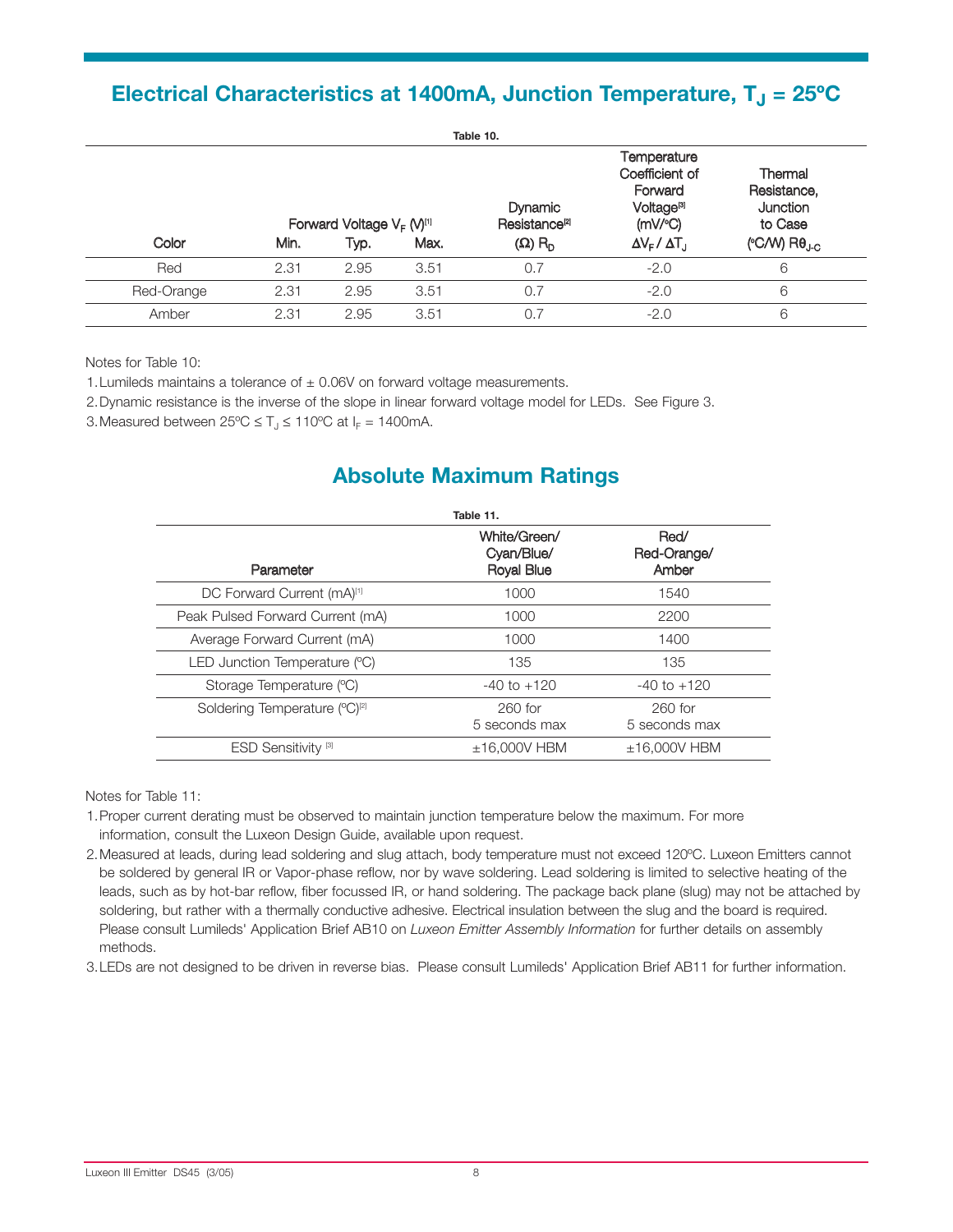# **Wavelength Characteristics, T<sub>J</sub> = 25°C**



**Figure 1a. Relative Intensity vs. Wavelength**



**Figure 1b. White Color Spectrum of Typical 5500K CCT Part, Integrated Measurement.**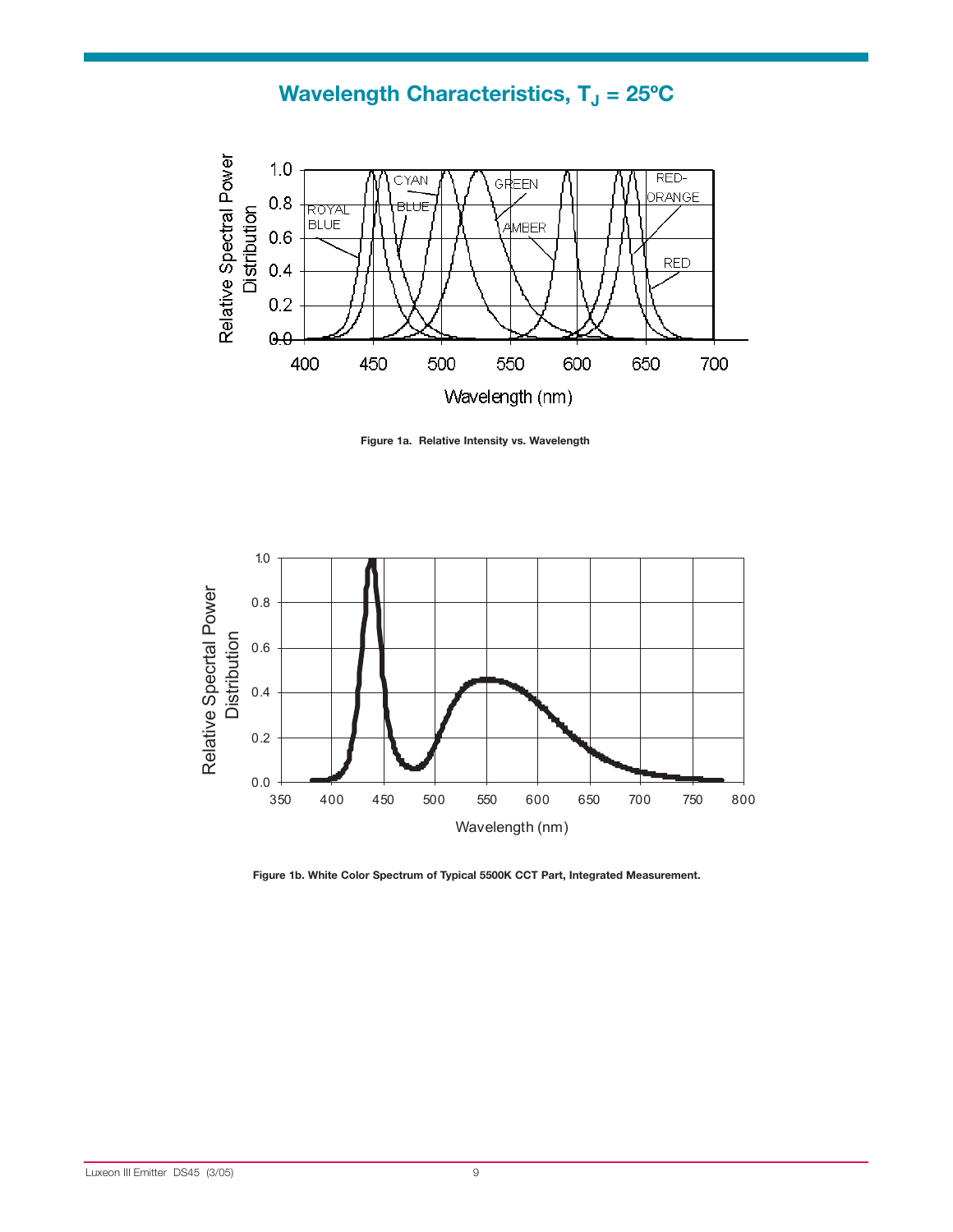# **Light Output Characteristics**



**Figure 2. Relative Light Output vs. Junction Temperature for White, Green, Cyan, Blue and Royal Blue.**



**Figure 3. Relative Light Output vs. Junction Temperature**  or Red, Red-Orange and Amber.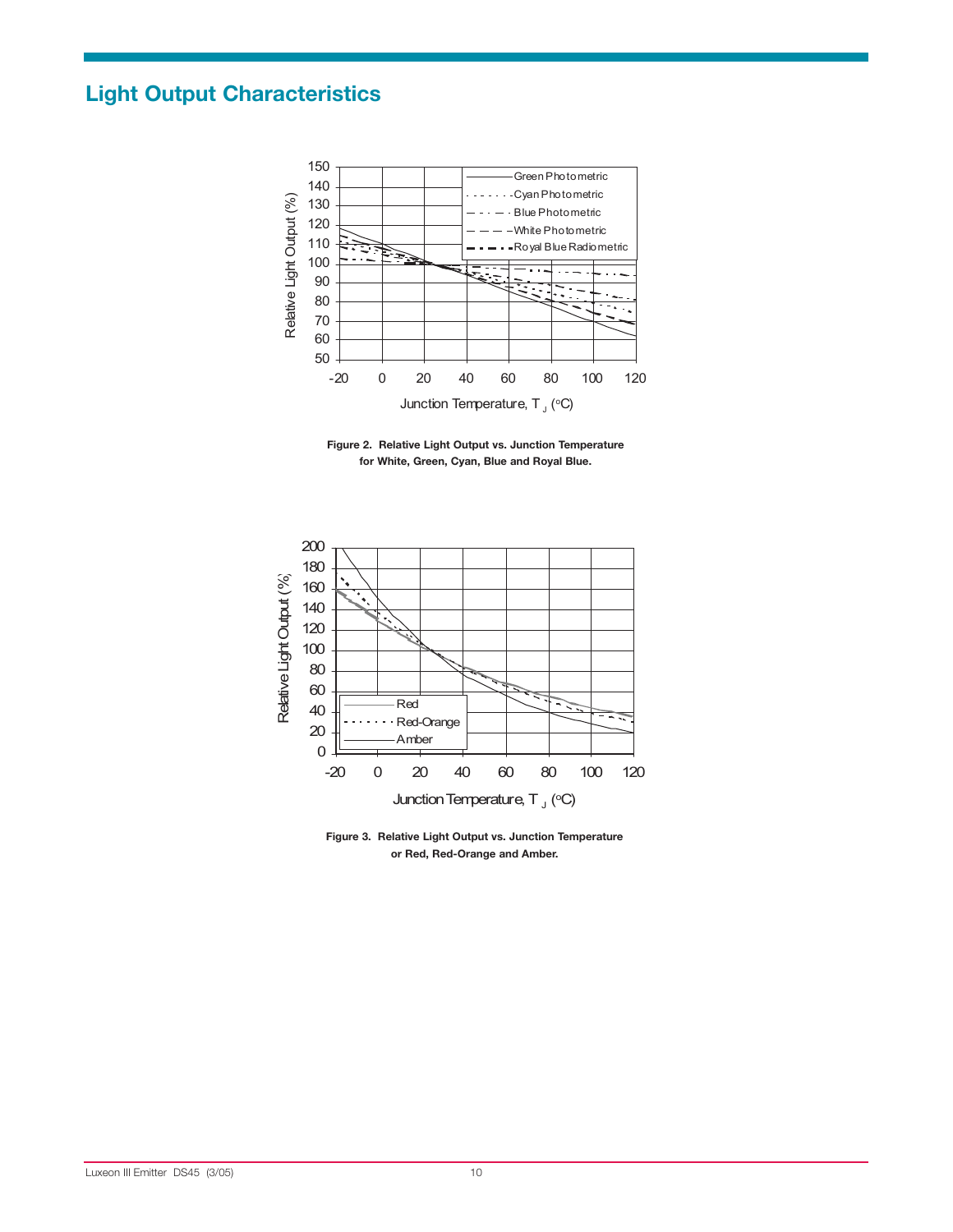# **Forward Current Characteristics, T<sub>J</sub> = 25°C**

#### Note:

Driving these high power devices at currents less than the test conditions may produce unpredictable results and may be subject to variation in performance. Pulse width modulation (PWM) is recommended for dimming effects.



**Figure 4. Forward Current vs. Forward Voltage for White, Green, Cyan, Blue, and Royal Blue.**



**Figure 5. Forward Current vs. Forward Voltage for Red, Red-Orange and Amber.**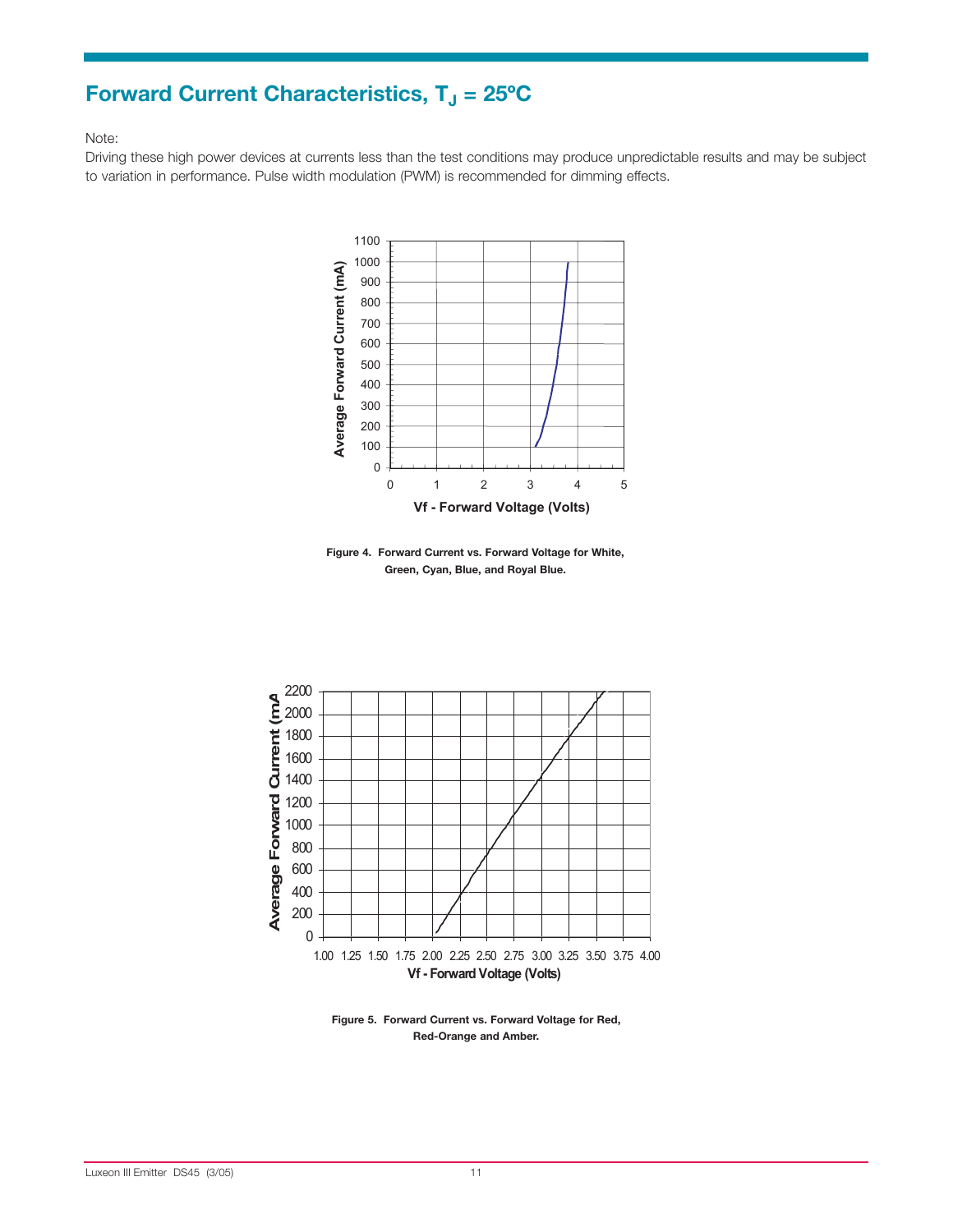# **Forward Current Characteristics, T<sub>J</sub> = 25°C, Continued**

#### Note:

Driving these high power devices at currents less than the test conditions may produce unpredictable results and may be subject to variation in performance. Pulse width modulation (PWM) is recommended for dimming effects.



**Figure 6. Relative Luminous Flux vs. Forward Current for White,**  Green, Cyan, Blue, and Royal Blue at T<sub>J</sub> = 25°C maintained.



**Figure 7. Relative Luminous Flux vs. Forward Current for Red,**  Red-Orange and Amber at T<sub>J</sub> = 25°C maintained.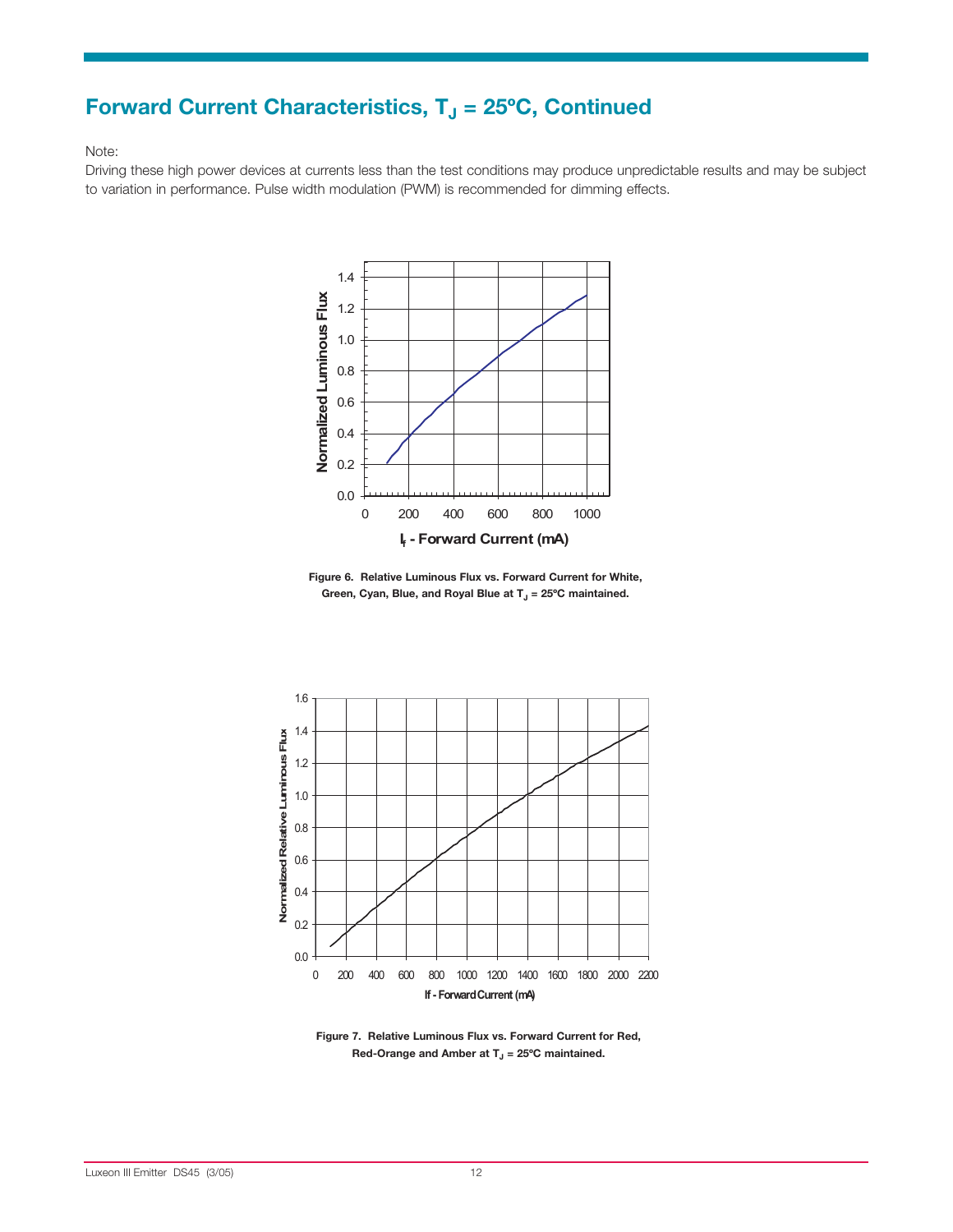## **Current Derating Curves**



**Figure 8. Maximum Forward Current vs. Ambient Temperature.** 

Derating based on T<sub>JMAX</sub> = 135°C for White, Green, Cyan, Blue, and Royal Blue. Since Luxeon III may be driven at up to 1000mA, **derating curves may not be applicable for all operating conditions.**



**Figure 9. Maximum Forward Current vs. Ambient Temperature**  derating based on T<sub>JMAX</sub> = 135°C for Red, Red-Orange, and Amber.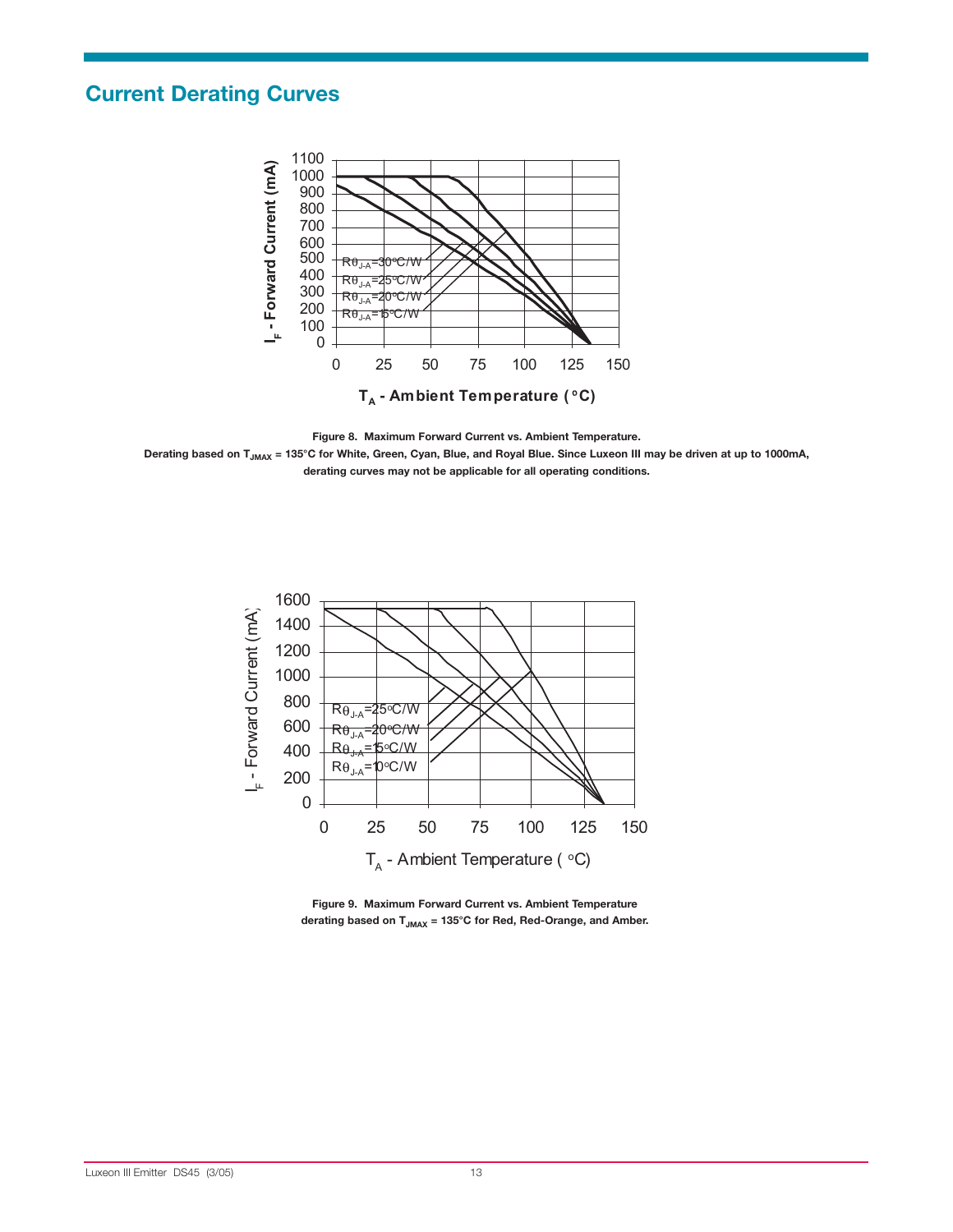## **Typical Lambertian Representative Spatial Radiation Pattern**

#### Note:

For more detailed technical information regarding Luxeon radiation patterns, please consult your Lumileds Authorized Distributor or Lumileds sales representative.



**Figure 10. Typical Representative Spatial Radiation Pattern for Luxeon Emitter White, Green, Cyan, Blue and Royal Blue.**



**Figure 11. Typical Representative Spatial Radiation Pattern**  for Luxeon Lambertian Emitter Red, Red-Orange and Amber.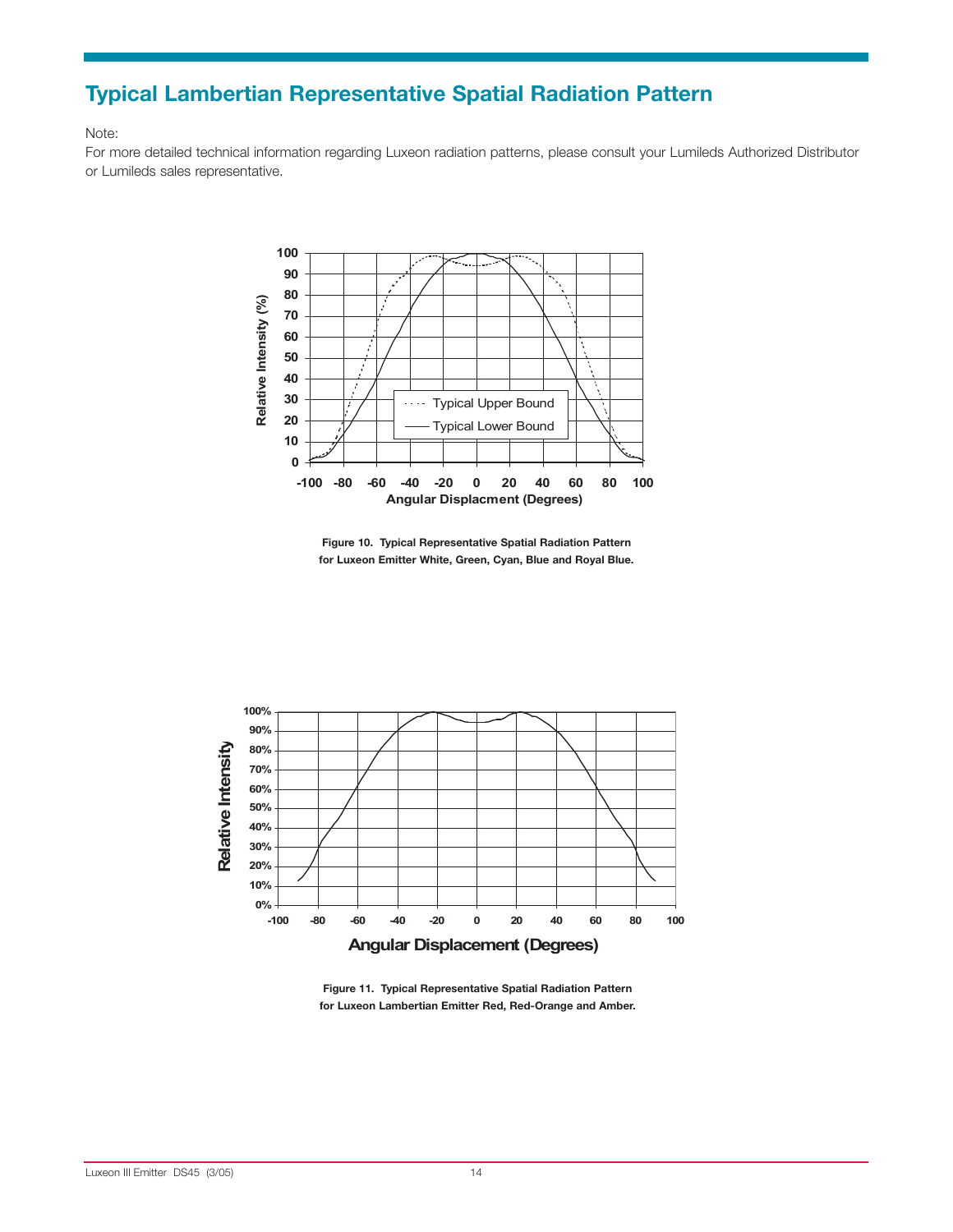#### **Typical Side Emitting Representative Spatial Radiation Pattern**



#### **Side Emitting Radiation Pattern**





**Figure 13. Typical Representative Spatial Radiation Pattern**  for Luxeon Emitter Red, Red-Orange and Amber.

#### **Average Lumen Maintenance Characteristics**

Lifetime for solid-state lighting devices (LEDs) is typically defined in terms of lumen maintenance-the percentage of initial light output remaining after a specified period of time. Lumileds projects that white, green, cyan, blue, and royal blue Luxeon III products will deliver, on average, 70% lumen maintenance at 50,000 hours of operation at a 700 mA forward current or 50% lumen maintenance at 20,000 hours of operation at a 1000 mA forward current. Lumileds projects that red, red-orange, and amber Luxeon III products will deliver, on average 50% lumen maintenance at 20,000 hours of operation at a 1400 mA forward current. This performance is based on independent test data, Lumileds historical data from tests run on similar material systems, and internal Luxeon reliability testing. This projection is based on constant current operation with junction temperature maintained at or below 90°C. Observation of design limits included in this data sheet is required in order to achieve this projected lumen maintenance.